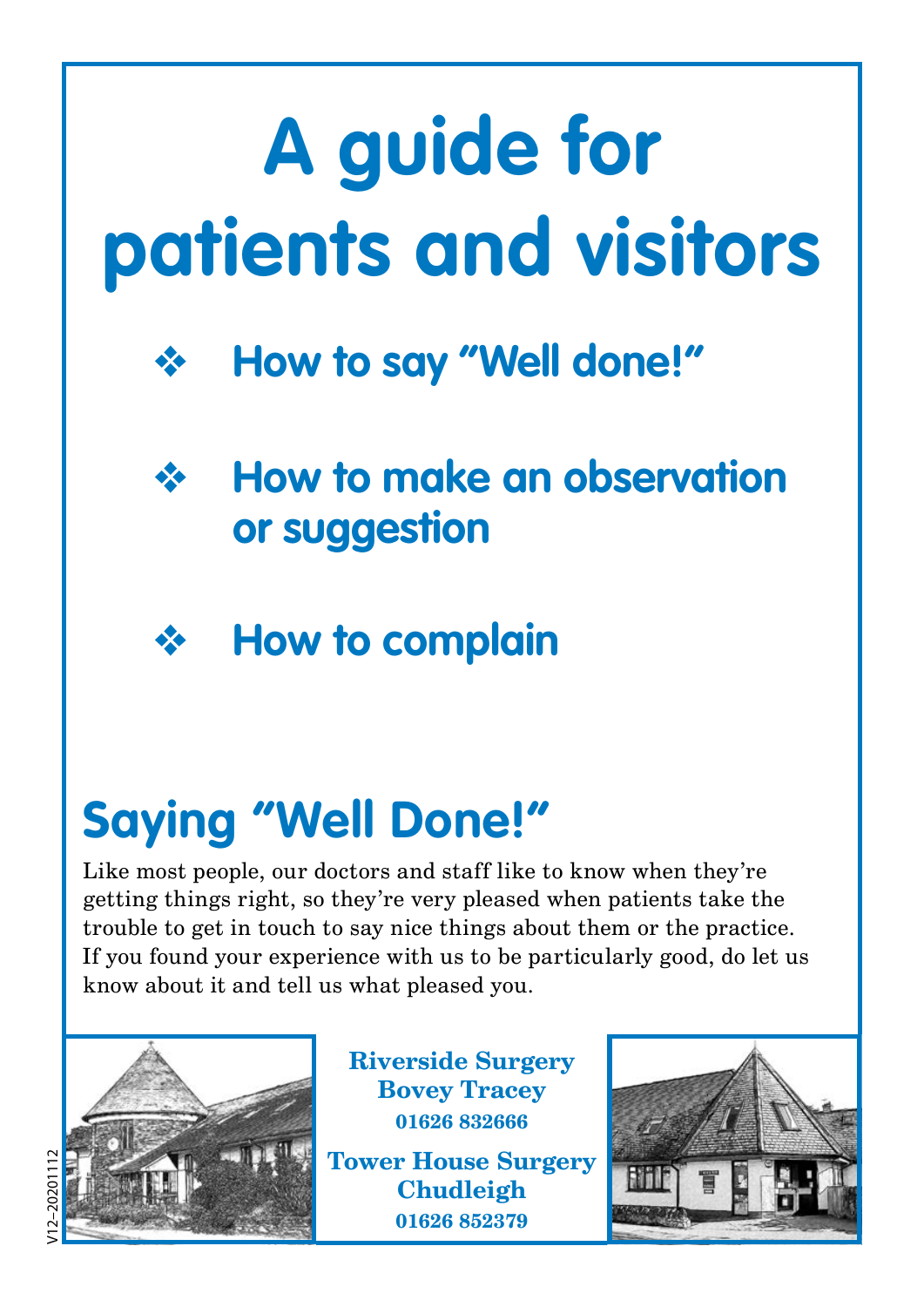## **Making an Observation or Suggestion**

Perhaps you'd just like to make a simple observation or suggestion about some aspect of your care or treatment where you think we could make an improvement. You can do this by:

- ❖ by speaking in person or by telephone to the receptionist at either surgery (Riverside 01626 832666; Tower House 01626 852379)
- ❖ by writing to us (addresses are at the foot of this page)
- ❖ by filling in a **comments form** at reception, or by using the email contact form provided on our website at http://www.towerhousesurgery.co.uk/Contact.

# **Making a Complaint**

We try very hard to maintain our services and standards at the highest possible levels, but we do accept that there may be occasions when you as a patient or visitor to one of our two surgeries might not be entirely happy with the standards of care or the way in which you have been treated or with some other aspect of our services.

We find that many problems can be sorted out quickly and easily at the time they arise. This is often just a matter of talking things through with the person involved: this approach might be the best one to try first. Where you're not able to resolve your complaint in this way and wish to make a formal complaint, here is what you need to do.

Write to us about your concerns as soon as possible after the event—while things are fresh in everyone's mind. If you can't make your complaint immediately, you will need to do so within twelve months of the incident or within twelve months of your discovery of the incident.

If you are a patient registered with us, you can complain about your own care. However, you are not able to complain about someone else's care or their treatment without their written authority (see "Complaining on Behalf of Someone Else", opposite page).

Your written complaint should be addressed to one of the following:

| The Primary Care Manager | The Primary Care Manager |
|--------------------------|--------------------------|
| Riverside Surgery        | Tower House Surgery      |
| Bovey Tracey             | Chudleigh                |
| Newton Abbot TQ13 9QP    | Newton Abbot TQ13 0HL    |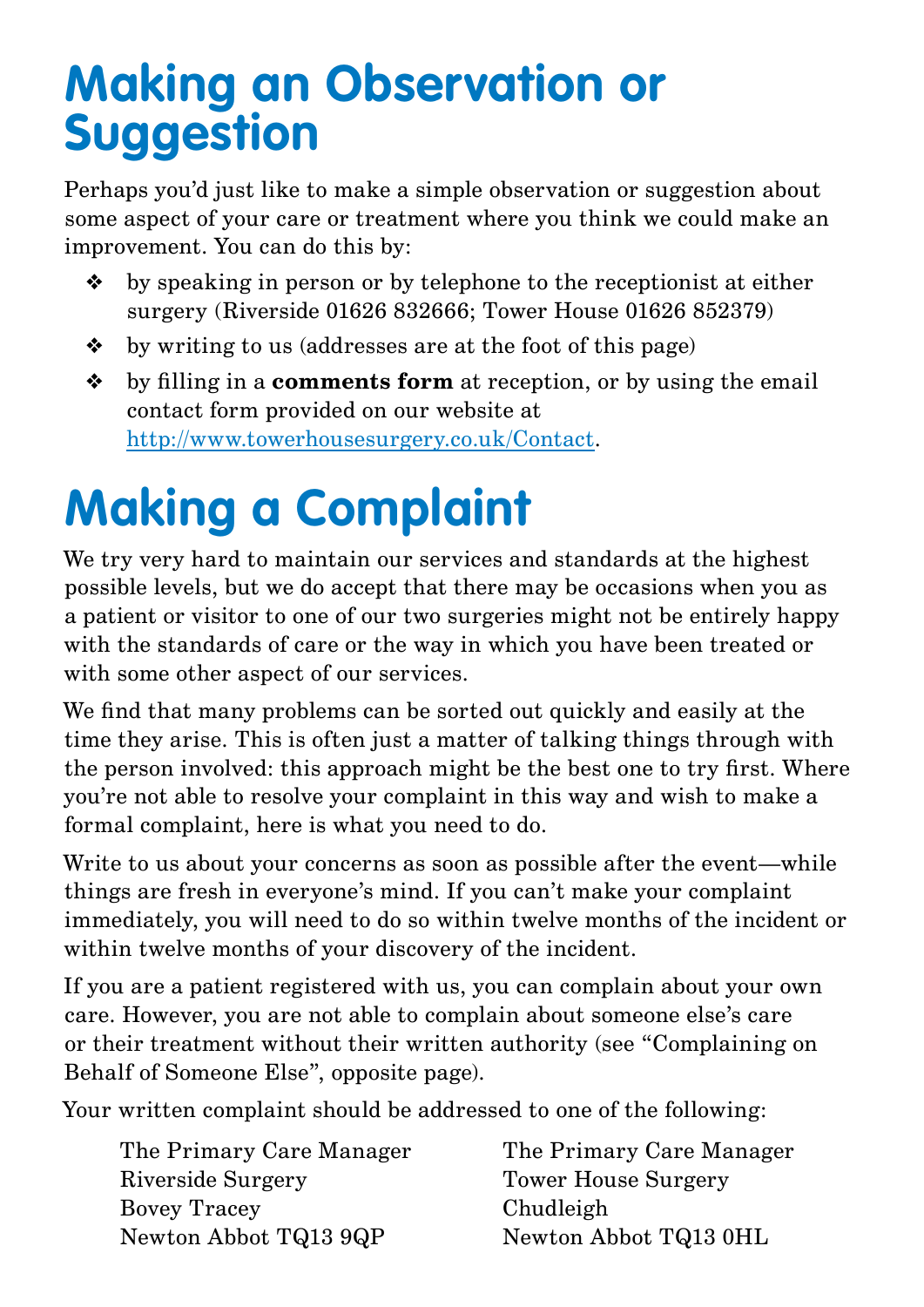### **What Happens Next**

We always aim to settle complaints as soon as we can. We will acknowledge receipt of your complaint within three working days and aim to look into the matter within ten working days.

If we need to take more than ten working days to investigate your complaint, we will let you know and keep you informed as our investigation progresses.

When we look into your complaint, we will attempt to find out what happened and why, and see what we can learn for the future. You may be invited to a meeting with the person or persons concerned so that we can try to resolve the issue. You don't have to attend such a meeting if you don't want to but it's often very useful to have a face-to-face discussion. You will be welcome to bring a friend along to the meeting if you think you would find it helpful

When we've completed our investigation, we will write to you giving full details of our response to your complaint. We will explain how to take the matter further if you are not satisfied with our response.

### **Complaining on Behalf of Someone Else**

We are required to keep to the strict rules of medical and personal confidentiality. If you wish to make a complaint and you are not the patient involved, we will require the written consent of the patient to confirm that they are unhappy with some aspect of their treatment or their involvement with the practice and that they will permit us to deal with you acting on their behalf. Please ask at Reception for a **Complaints Third Party Consent Form** and follow the instructions on the form.

If a patient is incapable of providing consent, perhaps because of illness or an accident, it may still be possible to deal with the complaint, but you will need to provide us with precise details of the reasons which prevent the patient from dealing directly with us.

Unless the circumstances in the previous paragraph apply, please note that we cannot discuss any issue relating to someone else without their express written permission.

**If you would like to have a copy of this leaflet in a different format to make it easier to read, please contact the Practice.**